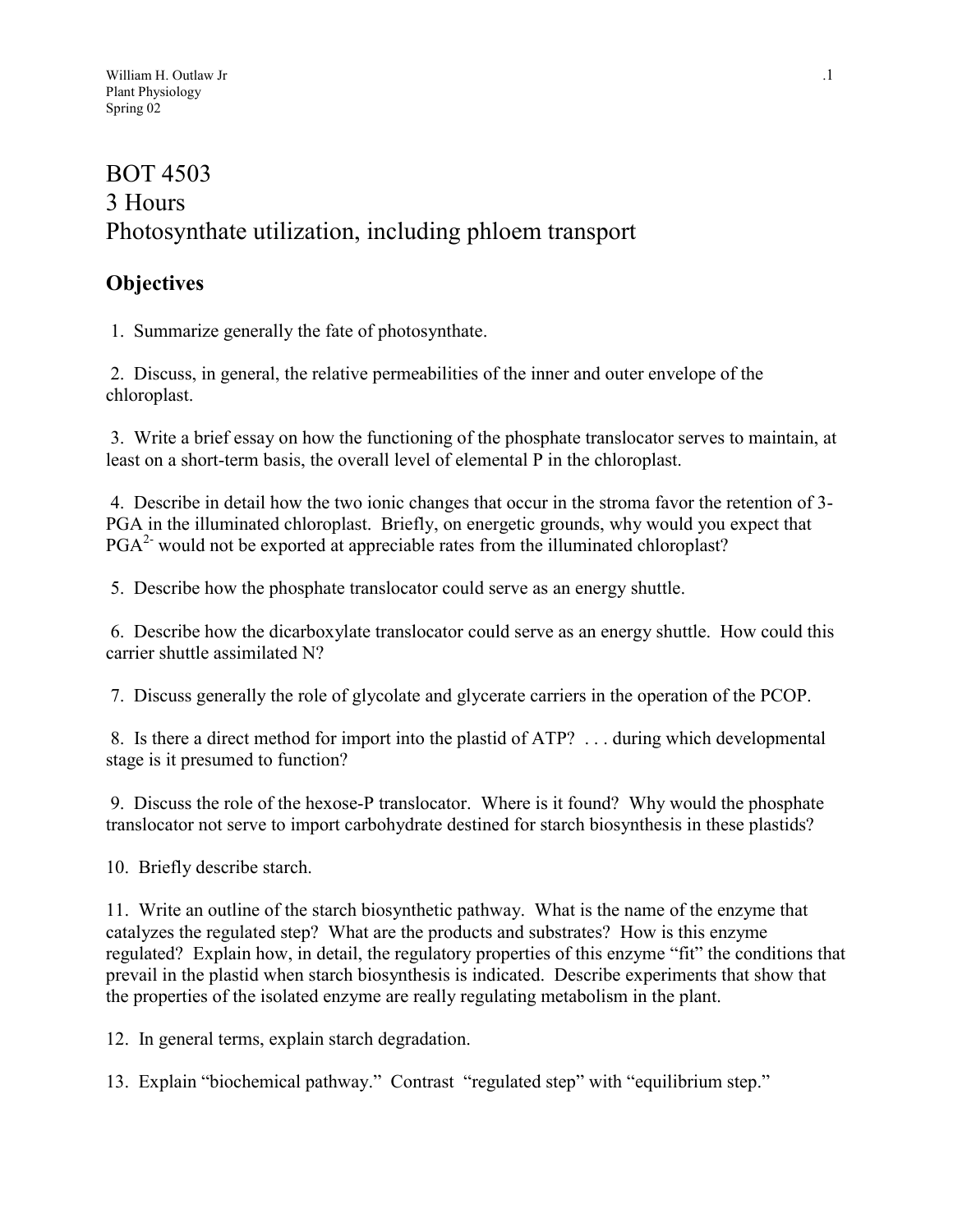14. Write out all the enzymes that catalyze the interconversion of fru 6-P and fru 1,6 P<sub>2</sub>. Which is unique among eukaryotes in plants? Explain how subsets of these enzymes could catalyze a futile cycle. On the other hand, describe how two of them may function to synthesize PPi (at the cost of an ATP) and how another pair of them could serve to remove PPi.

15. Describe how the regulatory molecule fru  $2.6$ -P<sub>2</sub> could facilitate metabolism in one direction or the other. How does this effector differently regulate plant and animal enzymes?

16. Discuss the regulatory mechanisms that affect the concentration of fru 1,6  $P_2$ . Explain how the conditions that indicate the need to increase (decrease) the rate of sucrose synthesis are "signals" from pathway intermediates.

17. What is a common substrate for an enzyme that catalyzes the extension of a carbohydrate chain?

18. How is sucrose synthesized? How is the regulated enzyme in this "terminal" pathway regulated?

19. Briefly describe sucrose degradation.

20. Describe the mass flow mechanism of phloem transport and supplement this description with the requisite details of anatomy and plant water potential.

## **Lecture**

Our attention turns to the utilization of photosynthate. The first overhead provides a general introduction to the subject, and provides a description of how we will proceed.

## Overhead: Summary: fate of photosynthate

The processes that we will cover and emphasize are (1) synthesis of starch. As mentioned previously, starch (an  $\alpha$  1 $\rightarrow$ 4,  $\alpha$  1 $\rightarrow$ 6 glucan) is the prototypical carbohydrate storage product of higher plants. As mentioned before, starch is stored in plastids. In leaves, the plastids are generally differentiated as chloroplasts, whereas in storage organs, such as tubers, the plastids are differentiated as amyloplasts. (2) synthesis of sucrose. Also as mentioned often, sucrose is the prototypical carbon translocate. Thus, recently assimilated carbon is partitioned either into starch or sucrose. Synthesis and utilization of sucrose will be further divided into several sections, namely, (a) export of reduced carbon out of the chloroplast [along with a summary of the export of other metabolites], (b) synthesis in the cytosol of hexose from the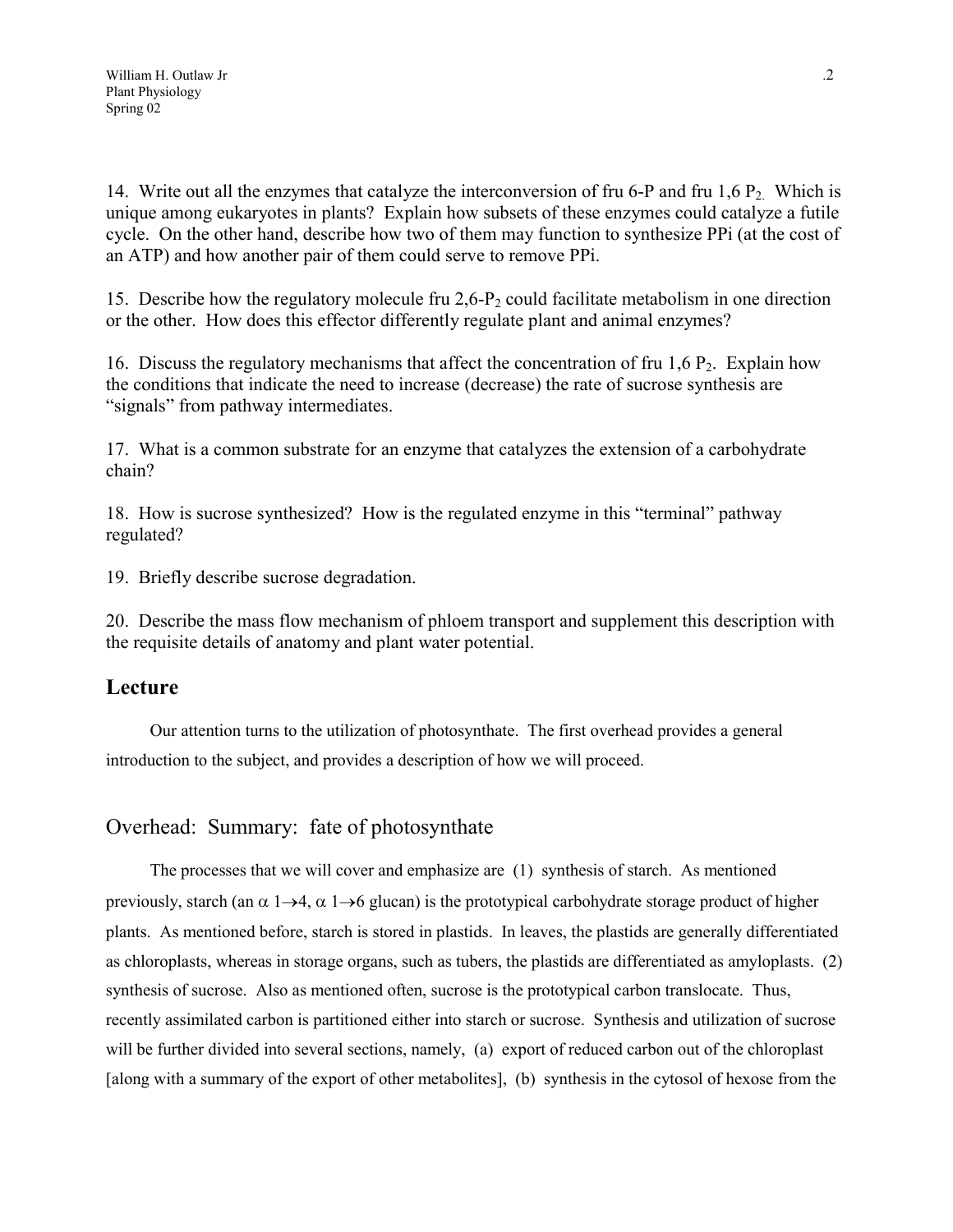exported triose [which is regulated by the signal substance fru-2,6-P<sub>2</sub>], and (c) translocation of the sucrose via the phloem to sinks.

### Overhead: Chloroplast metabolite traffic I

As you infer from the previous overhead, sucrose is not synthesized in the chloroplast. Indeed, there is probably no sucrose in the chloroplast stroma, or the content there is vanishingly small. Carbohydrate is transported from the plastid via a so-called "phosphate translocator." This carrier protein is an antiport that provides for the strict counter exchange of PGA, PGal, Pi, and DHAP<sup>1</sup>. It transports only divalent species, the importance of which will be revealed later. This is the "most important" carrier (from the perspective of our discussions), and is found in the inner envelope<sup>[2](#page-2-1)</sup> of all chloroplasts. One function of the phosphate translocator is in the export of triose-P, a RPPP product. [Please refer back to the metabolic chart on the RPPP. This chart, for ease, showed a hexose as the product of the RPPP, but please recall that any removed intermediate, be it an amino acid, a hexose, or a triose, is a product.] Thus, PGal is exported from the chloroplast at the same time as a Pi is imported. This strict exchange means that as photosynthesis proceeds on an even keel, PGal is used for sucrose biosynthesis, during which Pi is released. The direct uptake of Pi by the chloroplast maintains a constant concentration of elemental P in the chloroplast. (The form that elemental P takes, of course, is under metabolic control in the plastid. E.g., P may be Pi, or it may be in PGA, or fru 6-P, or whatnot.) In overall summary,  $CO<sub>2</sub>$  enters the plastid and carbohydrate leaves it. What if the rate of sucrose synthesis is too low? Triose-P can not be exported because the cytosolic [Pi] is exhausted. In this case, one would expect the chloroplastic Pi pool to be small (because elemental P is mostly as phosphate esters). This fluctuation of [Pi] is important to the regulation of partitioning, as you will see. A second function of the phosphate translocator is to act in the "shuttling" of energy to and from the chloroplast, as shown on the overhead. Imagine that exported PGal is exchanged for PGA, and that the PGal is oxidized in glycolysis (yielding an ATP and an NADH). That oxidation, as you

<span id="page-2-0"></span><sup>&</sup>lt;sup>1</sup> Actually, the phosphate translocator will accept Pi and 3-carbon compounds that are phosphorylated in the  $#3$  carbon position, so the above list is not exhaustive (e.g., glycerol 3-P could be added to it). The  $C_3$  version of this translocator will not transport at appreciable rates 3-carbon compounds that are phosphorylated in the #2 carbon position, such as PEP and 2-PGA. (Our references to "PGA" have implied 3-PGA.)

<span id="page-2-1"></span><sup>&</sup>lt;sup>2</sup>The outer envelope is non-specifically permeable to molecules  $Mr < 10$  KD; this permeability is facilitated by "porins."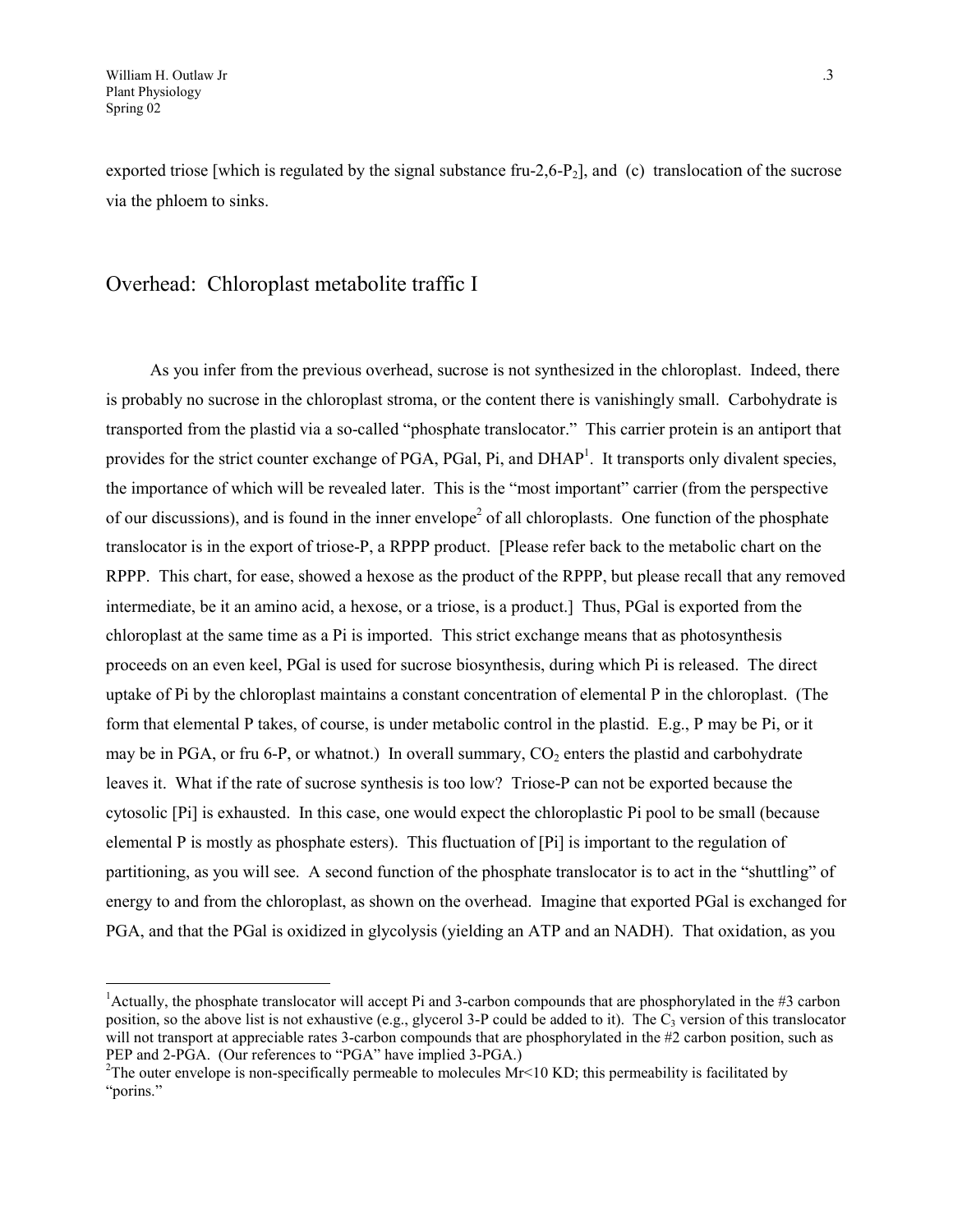know, results in the formation of PGA. Thus, the "circulation" of PGal $\rightarrow$ PGA (in the cytosol, glycolytic enzymes) and PGA $\rightarrow$ PGal (in the chloroplast, RPPP enzymes) is equivalent to the export of energy harvested by the light reactions. The opposite flow of carbon would be equivalent to the import of energy (from, say, glycolysis). This concept—that the chloroplast can be an energy source, independent of its role as a carbohydrate producer—is important. Some chloroplasts (like those of  $C_4$  mesophyll cells) may act as an energy source without the complete complement of the RPPP enzymes.

The central tenet in the regulation of the phosphate translocator is tied to the light-harvesting machinery. As we mentioned before—e.g., during our discussions on the regulation of rubisco—the chloroplast stroma becomes more alkaline in the light. The pK of PGA is in the range of 6.8-7.1 (depending on conditions such as temperature and ionic strength). Thus, in the dark, PGA is about equally  $PGA<sup>2-</sup>$  and  $PGA<sup>3-</sup>$ . Because the phosphate translocator is selective for the divalent anion, PGA may be exported in darkness because of the "abundant"  $PGA^2$  present. At pH 8.0 (a nominal value for the stroma under illumination), >90% of the PGA is in the non-translocatable form  $PGA<sup>3</sup>$ . As the K<sub>M</sub>s for the principal substrates (i.e., Pi, PGA, PGal, and DHAP) are all in the range 0.1-0.3 mM, and because  $Mg^{2+}$ (which, recall, is elevated in concentration in the illuminated stroma) blocks PGA export, PGA will not be exported from the illuminated chloroplast at appreciable rates even when its concentration is 10x that of PGal.<sup>[3](#page-3-0)</sup> The lack of PGA export from illuminated chloroplasts has two consequences: (a) this energy-poor compound will not be exported when energy (resulting from light harvesting) is abundant. (b) the concentration of PGA will be high in illuminated chloroplasts (recall the reciprocal pool-size changes of RuBP and PGA that occur when the RPPP cranks up). Keep this important fact in mind, as it will come into play during our discussions on the regulation of starch biosynthesis.

[At much much slower rates, the phosphate translocator (like most proteins) will accept alternative substrates, in this case, such as Ru 5-P. At much much lower rates, the phosphate translocator will act as a uniport for Pi.]

### Overhead: Chloroplast metabolite traffic II

 $\overline{a}$ 

<span id="page-3-0"></span><sup>&</sup>lt;sup>3</sup>One could argue against the export of  $PGA<sup>2</sup>$  on energetic grounds also. The stroma is more alkaline than the cytosol in the illuminated plant. Thus, the export of  $PGA^2$  and its subsequent dissociation in the cytosol to  $PGA^3$  and a  $H^+$  is equivalent to the export of a  $H^+$  against a  $pH$  gradient.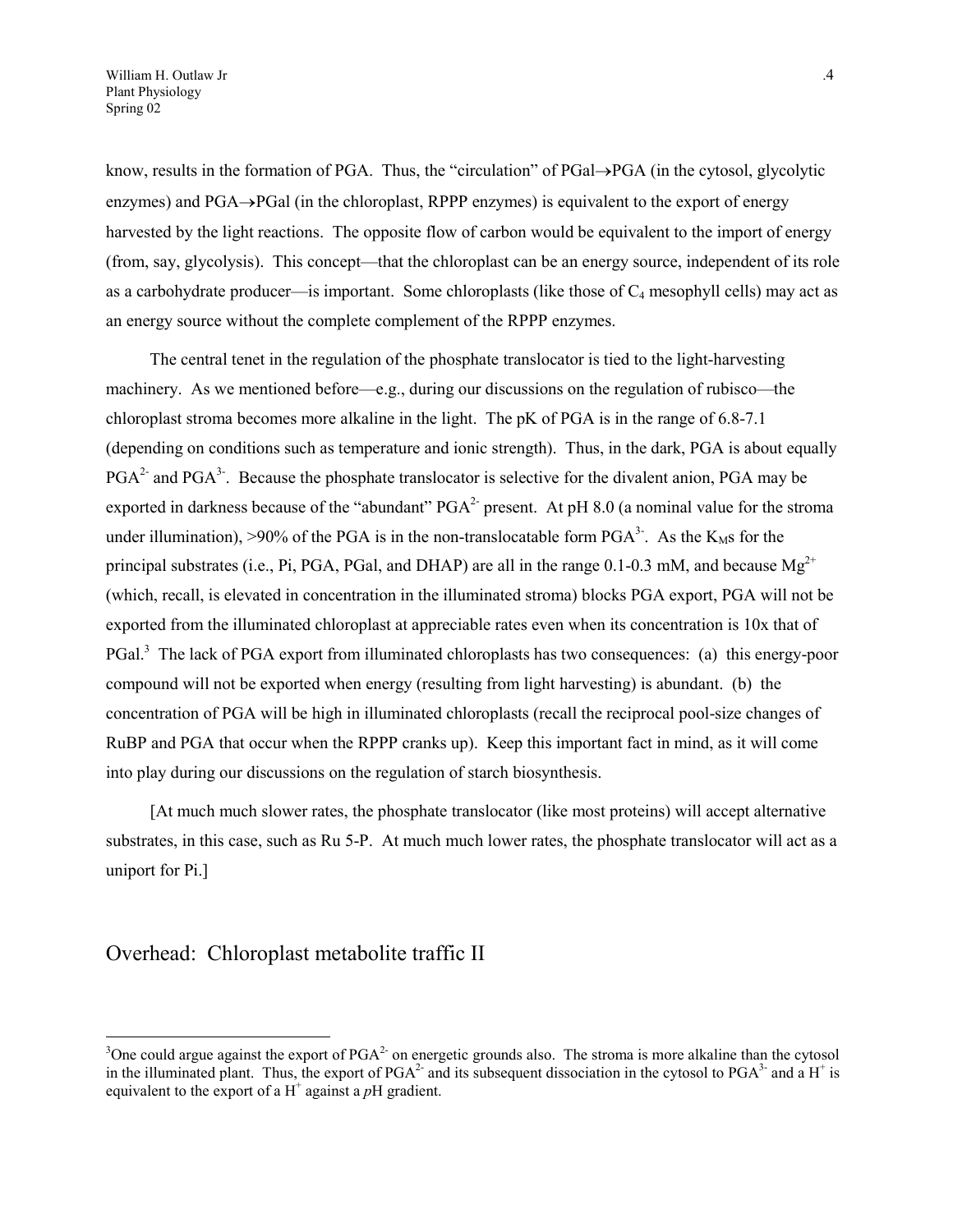In addition to the phosphate translocator, had by all plastids apparently, there are a number of other proteins that facilitate metabolite traffic across the inner envelope of the chloroplast. As implied, the phosphate translocator in  $C_3$  plants does not facilitate transfer of PEP to any important extent. PEP plays a central role in  $C_4$  plants, as you know. In  $C_4$  plants, a modified version of the phosphate translocator is expressed; this  $C_4$  carrier will transport PEP.

Chloroplasts have a generic dicarboxylic translocator. It can function in the exchange of malate for OAA. This shuttle is equivalent to importing (or exporting, depending on the direction of the transport) NADH ("reducing power"). This carrier can also function n the exchange of glutamate for  $\alpha$ -keto glutarate (aka 2-oxy-glutarate). Glutamate is the transamination product of  $\alpha$ -keto glutarate and glutamate is the usual amine donor, recall, for the synthesis of other amino acids from  $\alpha$ -keto acids. This latter shuttle serves to exchange assimilated N.

There is kinetic evidence for glycolate and glycerate carriers. Recall that glycolate, the dephosphorylated product of RuBP oxygenation, leaves the plastid in an early event of the PCOP. As glycerate, up to three-fourths of the carbon exported as glycolate is "recovered" by the PCOP and this glycerate is imported into the chloroplast, where it is acted on by a kinase, to yield PGA, which "feeds" into the RPPP. The protein(s) responsible for the described transport has not been isolated. Is there a single antiport with a 2:1 (glycolate:glycerate) stoichiometry? Do different proteins transport the distinctive molecular species? We do not know.

An ATP carrier serves to import, but not export, ATP. This carrier may be only present or functional during chloroplast biogenesis. It is instructive to contrast this carrier to a similar one on the mitochondrial membrane that preferentially imports ADP<sup>[4](#page-4-0)</sup>.

The final carrier that we will discuss in any detail is the hexose-P translocator that facilitates transport of starch precursors into the amyloplast. This type of plastid also has a phosphate translocator, but it is unlikely that PGal can function as the precursor for starch for the simple reason that amyloplasts lack the gluconeogenic enzyme fru  $1,6$  P<sub>2</sub> phosphatase (FBPase). [Utilization of PGal would involve the condensation of two triose-Ps to form one hexosebisphosphate—see the RPPP. This hexosebisphosphate would have to be dephosphorylated, to yield hexosemonophosphate, a suitable substrate for starch biosynthesis.]

<span id="page-4-0"></span><sup>&</sup>lt;sup>4</sup>Our description of this carrier is abbreviated. Another important metabolite, PEP, can be moved by it.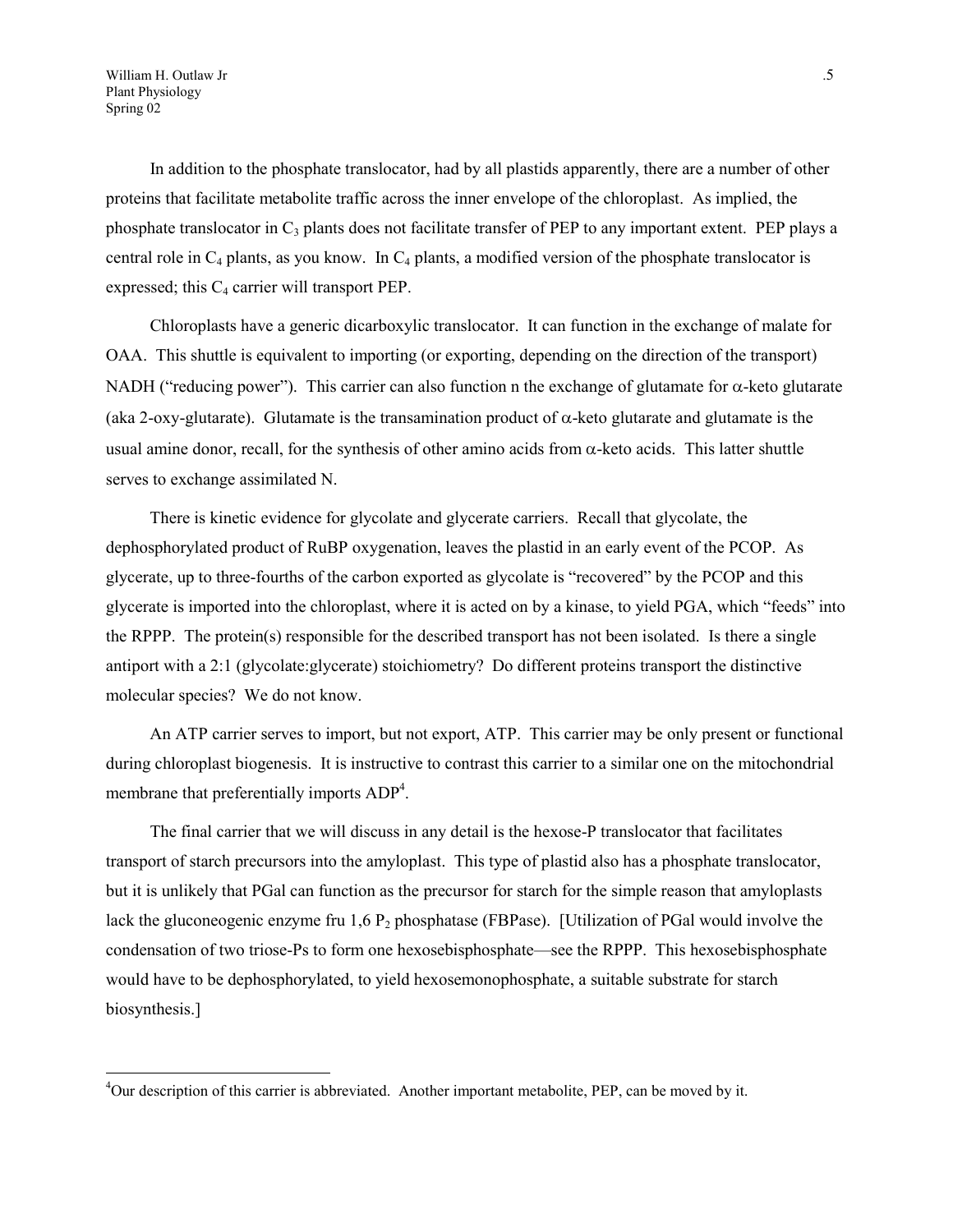Listed as item #6 are slews of other carriers and postulated carriers that time will not permit our discussion of.

Back to the central issue, in brief summary, up to this point, the illuminated plant has made a "decision:" assimilated carbon, if destined for conversion to translocatable form, is exported from the plastid as a triose-P, prototypically PGal, whereas assimilated carbon destined for temporary storage in the chloroplast is not exported. Thus, recently fixed carbon is partitioned between starch and sucrose.

#### Overhead: Starch metabolism

A synopsis of starch biosynthesis is given on this overhead. A starch grain comprises two types of molecules that are composed entirely of glucose. First, amylose, which is a linear  $\alpha$  1.4 glucan, is relatively small, containing from a few hundred to a few thousand glucosyl residues. Amylopectin is highly branched  $(\alpha 1,6$  bonds form branches on the  $\alpha 1,4$  "backbone") and is much larger, from 2,000 to 500,000 glucosyl moieties.

A starting point for starch biosynthesis is the hexosemonophosphate fru 6-P, which is formed as an intermediate of the RPPP. Else, it may be formed from triose-P that is imported (via the phosphate translocator), and by subsequent condensation of 2 triose-Ps to form fru 1,6  $P_2$ , which, finally, is hydrolyzed to Pi and fru 6-P. Recall, also, that plastids specialized for starch storage have a hexose-P importer. The hexosemonophosphates (fru 6-P, glc 6-P, glc 1-P) are readily interconvertible. The enzyme ADP-glucose pyrophosphorylase catalyzes the regulated step in starch biosynthesis, *viz*., the formation of ADP-glucose. This enzyme is regulated in a number of ways, particularly by the ratio [PGA]/[Pi]. A high ratio activates the enzyme; by way of example—with the extracted spinach enzyme—the presence of 1mM PGA (compared with its absence) lowers the  $K_MATP$  by 10x and increases the  $V_{max}$  by 7x, whereas Pi inhibits the enzyme by 50% at concentrations as low as 20 (to 400)  $\mu$ M. To put these data into a physiological perspective, the roughly 50% decrease in  $[Pi]_{\text{chlet}}$  (to 5 mM) and the 2-10x increase in [PGA]chlpt are calculated to increase v by 23x. Notwithstanding, is starch synthesis really regulated *in vivo* by the ratio [PGA]/[Pi]? Several lines of evidence suggest that it is: (1) fungus-infected leaves are low in Pi, and they accumulate more starch; (2) incubation of chloroplasts in media containing different ratios of PGA/Pi (which will distribute into the chloroplast by the phosphate translocator) predictably controls the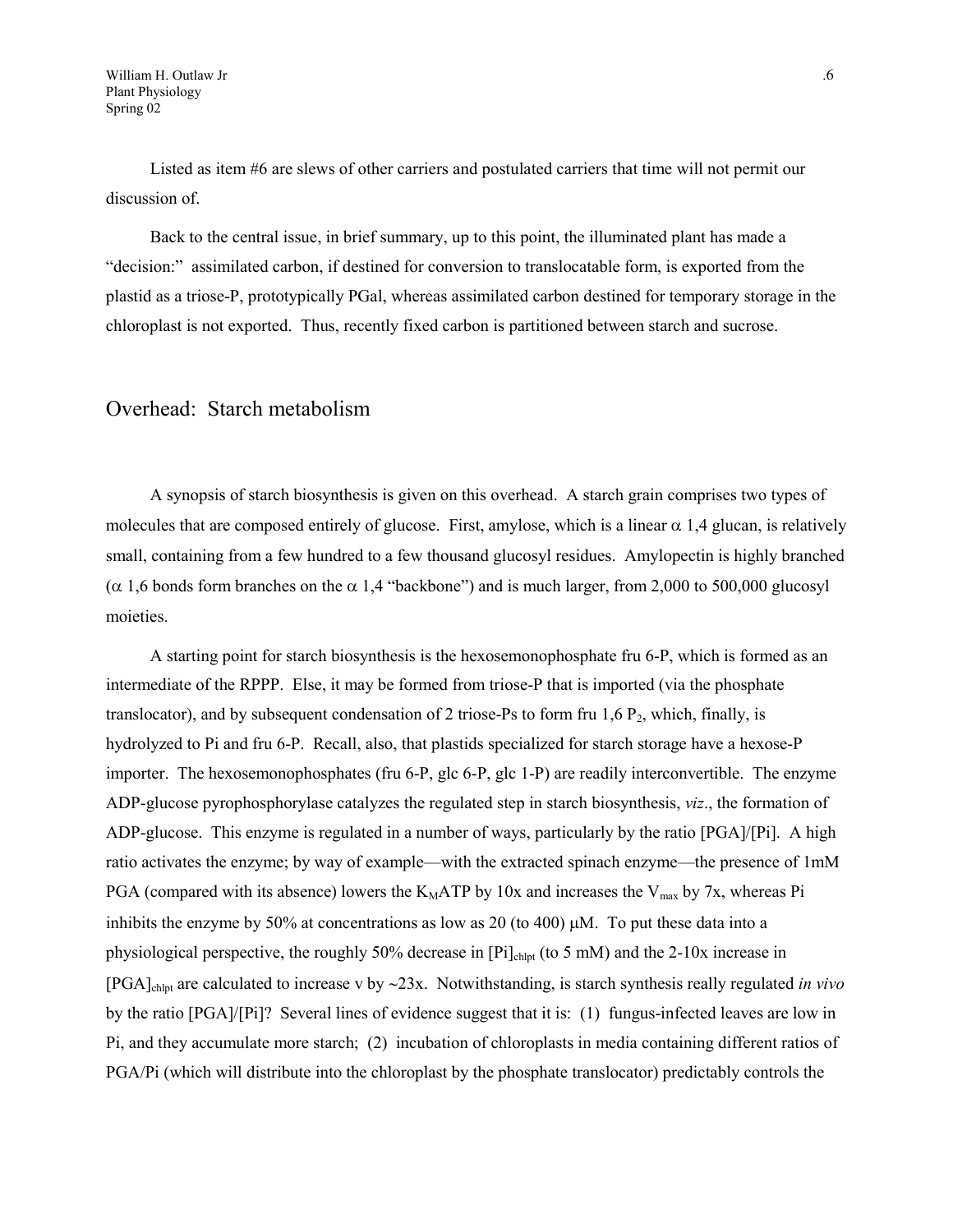rate of starch biosynthesis; (3) feeding leaves mannose (a hexose) results in the dropping of [Pi] because the mannose is phosphorylated, but mannose-P can not be further metabolized. This sequestration of orthophosphate results in elevated starch biosynthesis<sup>5</sup>. Let us back off now and look at the overall picture, albeit somewhat simplified: the RPPP is going at full-speed. Carboxylation of RuBP produces high levels of PGA, specifically of PGA<sup>3-</sup>, because of the stromal alkalinization. [Pi] in the chloroplast drops because of the "expansion" of the phosphoester pool size. PGal is exported, but faster than the sucrose-synthesizing machinery (which releases Pi, but incorporates the carbon of PGal, as will be discussed below) can use it. The unavailability of cytosolic Pi for transport into the chloroplast prevents the replenishing of the chloroplastic pool of Pi. ATP concentration drops (because of the unavailability of Pi, a substrate for its synthesis). With low [ATP]s, PGA can not be phosphorylated efficiently (to form 1,3 diPGA), and for this reason also, [PGA] goes high. The resulting high ratio PGA/Pi turns on starch deposition. Whereas the foregoing explains the diverting of reduced C to starch, we will later examine how (under what conditions) sucrose biosynthesis is stimulated. As you will see, there is "competition" between the starch-synthesizing pathway and the sucrose-synthesizing pathway.

ADP-glc is the glucosyl donor for the extension of the glucan by, primarily, starch synthase and branching enzyme. The hydrolysis of the ADP-to-glucose bond and concomitant formation of the glucoseglucose bond (overall  $\Delta G \approx -3$  kcal mol<sup>-1</sup>) "drives" starch biosynthesis. We do not consider that the regulation of these "assembly" enzymes is typically of great importance, although under some conditions exertion of control by them is manifested<sup>[6](#page-6-1)</sup>. [Please note that the entire process of starch biosynthesis is more involved than I have had the time to reveal; by way of example, there are interchain transfers of dextrins, &c.]

Starch degradation is accomplished through the agency of many different enzymes, and we have time only to touch on them.  $\alpha$ -Amylase is a key enzyme; it accepts as a substrate glucose chains of  $n>6$ glucosyl residues—it functions as an endohydrolase, and depending on the exact site of cleavage releases free glucose or glucose chains of up to 6 glucosyl residues.  $\beta$ -Amylase releases glucose dimers. Several different glucosidases hydrolyze the terminal glucose from an  $\alpha$  1.4 chain. Another activity, transglycolase, combines two shorter residues to form a longer chain that can be used by other enzymes.

<span id="page-6-0"></span><sup>&</sup>lt;sup>5</sup>As a technique, mannose feeding has been called into question recently because it is difficult to assess to what extent Pi pools in various leaf compartments have been affected.

<span id="page-6-1"></span><sup>&</sup>lt;sup>6</sup>Starch synthase is one of many enzymes that requires  $K^+$ . Plants nutritionally deficient in  $K^+$  produce primarily sucrose as an endproduct of photosynthesis and produce only minor amounts of starch.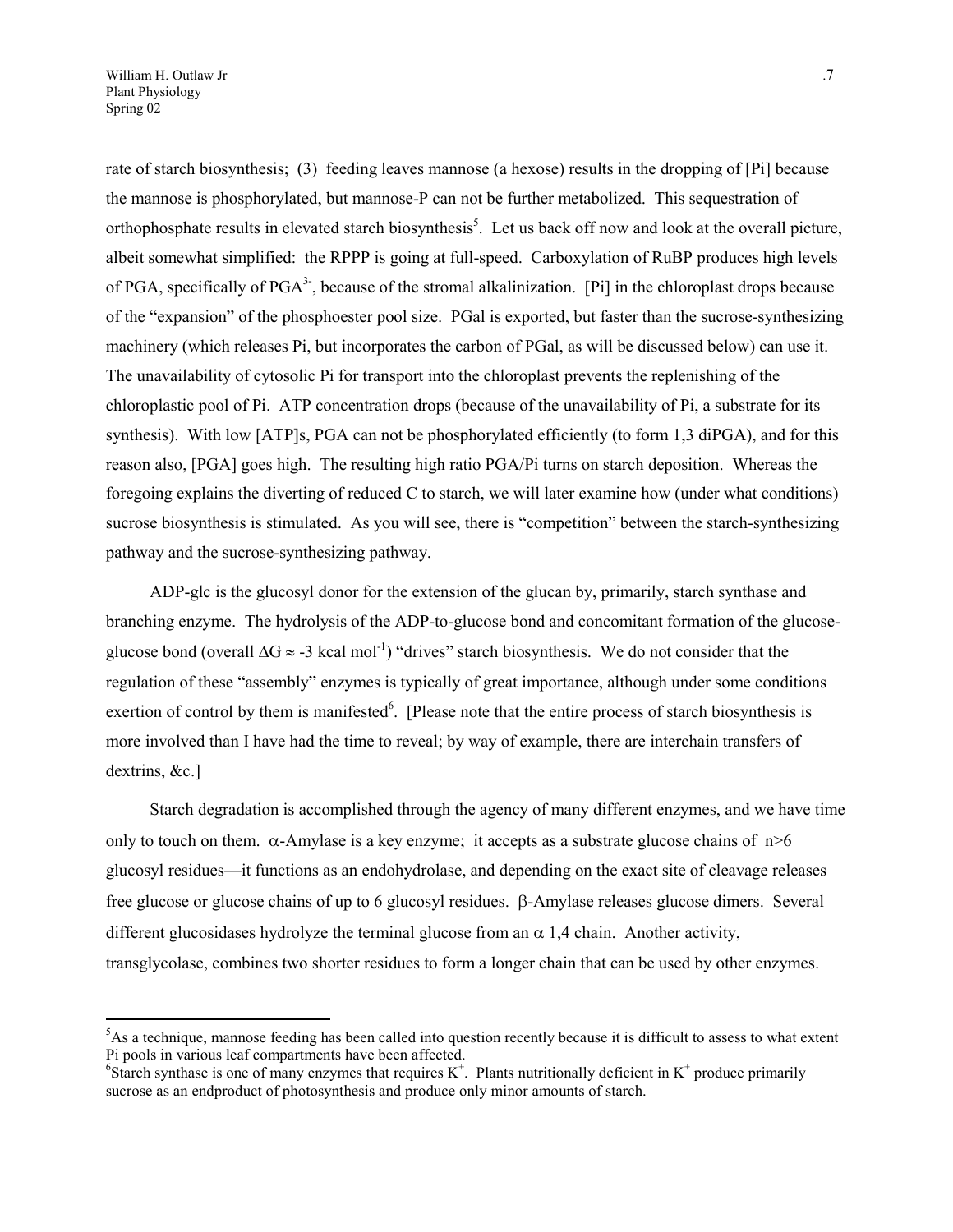Finally, phosphorylase<sup>7</sup> degrades starch with the conservation of part of the bond energy in the glucoseglucose bond—the released product is not simply glucose, but instead is glc 1-P.

That reduced carbon that is not assimilated into starch is exported and used for sucrose biosynthesis, a process that we will now seek an understanding of. Let us start with PGal in the cytoplasm to which it has been transported from the chloroplast via the phosphate translocator. A portion of the glycolytic sequence (fru 1,6 P<sub>2</sub> $\leftrightarrow$ DHAP + PGal $\leftrightarrow$ 1,3diPGA $\leftrightarrow$ 3PGA $\leftrightarrow$ 2PGA $\leftrightarrow$ PEP) is in equilibrium. In other words, these intermediates will be present generally<sup>8</sup> at a fixed ratio, one to the others. Thus, if fru  $1,6$  P<sub>2</sub> is removed (for sucrose biosynthesis), the effect will be to inhibit glycolysis (because less, e.g., PGal will be present). On the other hand, if PEP is removed (e.g., by its regulated-step hydrolysis to pyruvate, or its regulated-step carboxylation to OAA), the effect will be to inhibit sucrose biosynthesis because fru  $1.6 P<sub>2</sub>$  is "drained away" from that direction. Our focus will be restricted to fru  $1,6$  P<sub>2</sub> interconversion with fru 6-P because whatever causes phosphorylation of fru 6-P will be in the direction of carbon oxidation (energy yielding) via glycolysis and whatever causes the hydrolysis of fru  $1.6$  P<sub>2</sub> will be in the direction of carbon translocation (energy "banking") via the synthesis of sucrose.

# Overhead: Bi-directional carbon flow is facilitated by unique enzymes that are differentially regulated

<span id="page-7-1"></span>This overhead examines in more detail the interconversion of fru 6-P and fru  $1,6$  P<sub>2</sub>. The triose-Ps combine to form fru  $1,6$  P<sub>2</sub>. The latter may be hydrolyzed by frutosebisphosphatase (FBPase) to form fru 6-P, which leads to sucrose biosynthesis, a process that will be examined later. Fru 6-P (which can be formed from sucrose breakdown in a sink tissue or in a source tissue at a time that photosynthesis is not meeting energy demands) can be phosphorylated to form fru  $1,6$   $P_2$ , which as mentioned "feeds" into glycolysis. Three important facts emerge: (a) bi-directional flow of carbon is facilitated by different enzymes, (b) these enzymes are differentially regulated, to avoid futile cycling with its attendant energy loss, and (c) only some steps in a biochemical pathway need to be regulated. We will focus on two enzymes: (a) as

<span id="page-7-0"></span><sup>7</sup> *In vitro*, phosphorylase catalyzes the reverse reaction also. Several lines of evidence indicate that *in vivo* its role is degradative (particularly, the energetics and pool-size ratios). It is of interest to note that this enzyme, unlike the Cori-Cori enzyme of mammals, is not regulated by phosphorylation.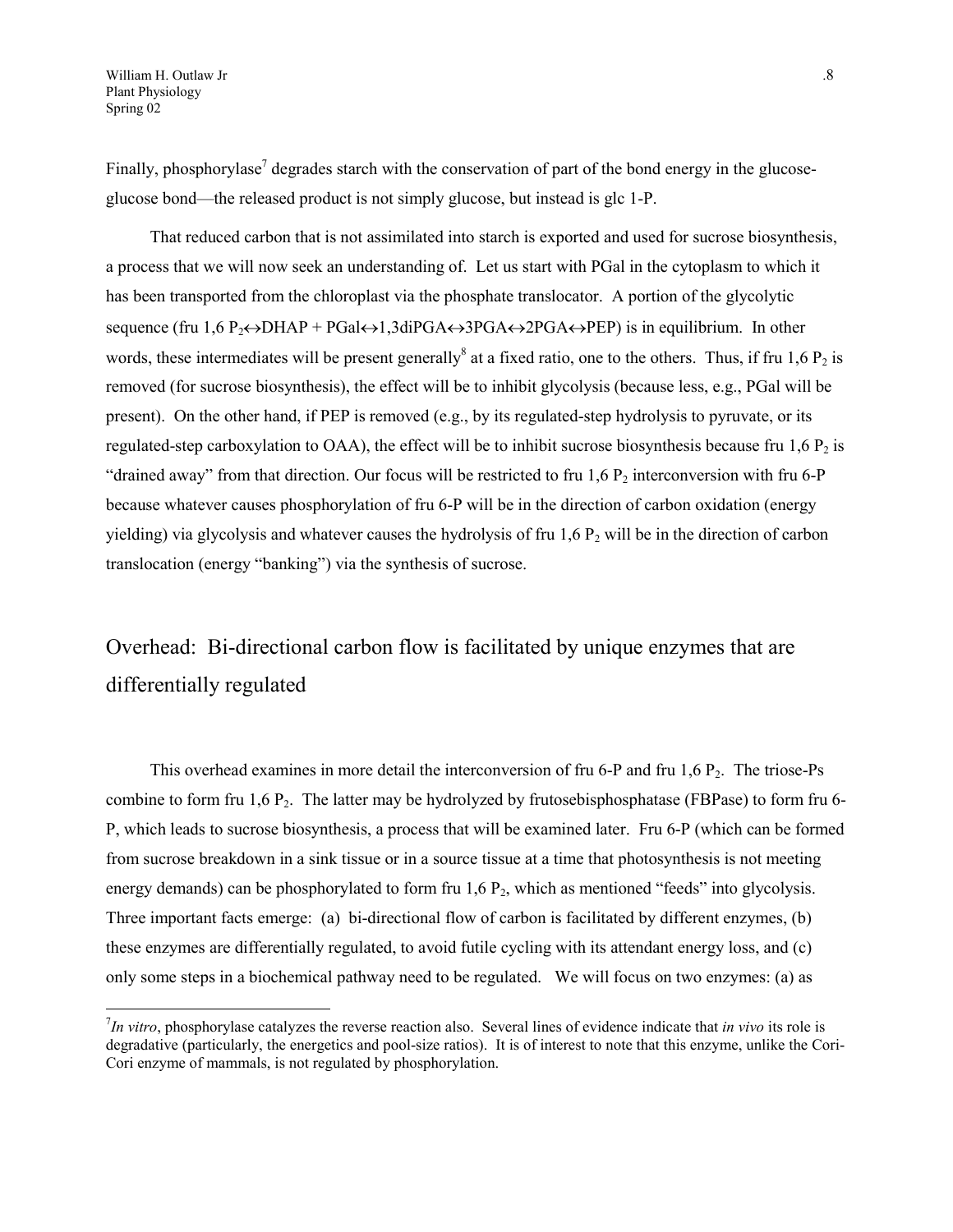mentioned, FBPase is a gluconeogenic ("new making of glucose"), and (b) pyrophosphate-dependent phosphofructotransferase (PFT, goes also by other trivial names, most commonly, PFP), which is glycolytic.<sup>[9,](#page-8-0)10</sup> For present purposes, we will ignore the fact that plants also have two versions (cytosolic and chloroplastic) of the classical ATP-dependent phosphofructokinase, which is unquestionably glycolytic in all organisms, and the regulation of which we thought we understood following the detailed investigations of Lowry and his co-workers in the 1960's. In the mid-80's, E. Van Shaftingen and G. Hers made a landmark discovery: the endogenous novel regulatory metabolite, fru  $2.6$  P<sub>2</sub>. The substance, at very low concentrations—reminiscent of those of hormones—is a very powerful activator of animal PFK and an inhibitor of FBPase. As it has turned out, fru 2,6  $P_2$  has no effect on plant PFK, but it is an even more powerful activator of PFT, found only in plants and some bacteria. Referring to the overhead, then, note that fru 2,6-P2 stimulates glycolysis and inhibits metabolite flux toward sucrose biosynthesis. The bottom line is that fru 2,6  $P_2$  must be low, when sucrose is being made because this metabolite inhibits FBPase, and it also must be low in concentration, otherwise glycolysis would be stimulated.

 $F$  2,6 P<sub>2</sub> is formed by the phosphorylation of fru 6-P though the agency of a specific ATP-dependent PF 2-kinase (the "2" is used colloquially to distinguish this activity from the glycolytic PFK). It is removed by a specific phosphatase<sup>11</sup>. The kinase is stimulated by  $Pi^{12}$  and inhibited by 3-carbon compounds, particularly PGA. So far, then, abundant Pi means that sucrose synthesis is not limiting triose-P export from the chloroplast, so a brake is put on FBPase, and thus the velocity of formation of fru 6-P, which is used for sucrose synthesis, is slowed. PGA (at high concentration because it is in equilibrium with triose-P) signals the abundance of "feedstock" for sucrose biosynthesis--PGA tends to lower fru  $2.6$ -P<sub>2</sub>

<span id="page-8-0"></span><sup>9</sup>This reaction is readily reversible, but, in most tissues, it is considered glycolytic. In all (?) non-plant eukaryotic organisms and most prokaryotes, the glycolytic enzyme that phosphorylates fru 6-P is the classical **P**hospho**f**ructo**k**inase (PFK). This enzyme behaves "as expected" —PEP (a down-stream glycolytic product) and citrate (a down-stream TCA product) inhibit it. Simply put, PFK is throttled back by product inhibition.

 $\overline{a}$ 

 $8$ Obviously, the concentrations of requisite cofactors (ATP, ADP, NAD<sup>+</sup>, and NADH) will affect the balance, and, in extreme cases, whether the compounds are in equilibrium.

<span id="page-8-1"></span><sup>&</sup>lt;sup>10</sup>It is interesting to consider that the classical ATP-dependent PFK (ATP + fru 6-P $\rightarrow$ fru 1,6 P<sub>2</sub>) operating at the same time as PFT (operating gluconeogenically, fru  $1,6-P_2 + P_i \rightarrow f_i \rightarrow F_i$ ) constitutes a means of synthesizing PPi at the expense of ATP. Similarly, the operation of FBPase operating concomitantly with PFT operating glycolytically provides a means of PPi removal. Looked at from this standpoint, the simultaneous interconversions of fru 6-P and fru 1,6  $P_2$  would not necessarily be a futile cycle.<br><sup>11</sup>Interestingly, a bifunctional enzyme catalyzes both these reactions, at different active sites and by different

<span id="page-8-3"></span><span id="page-8-2"></span>mechanisms. This bizarre situation is known only for a handful of enzymes. In addition to the bifunctional enzyme, there are also other nonfunctional and specific enzymes for these tasks. We do not know which of these alternative activities are most "important" or whether one or the other may serve a special role at some time or in some cells.  $12$ The fact that its own product Pi stimulates this enzyme should serve to alert you to the fact that this is unusual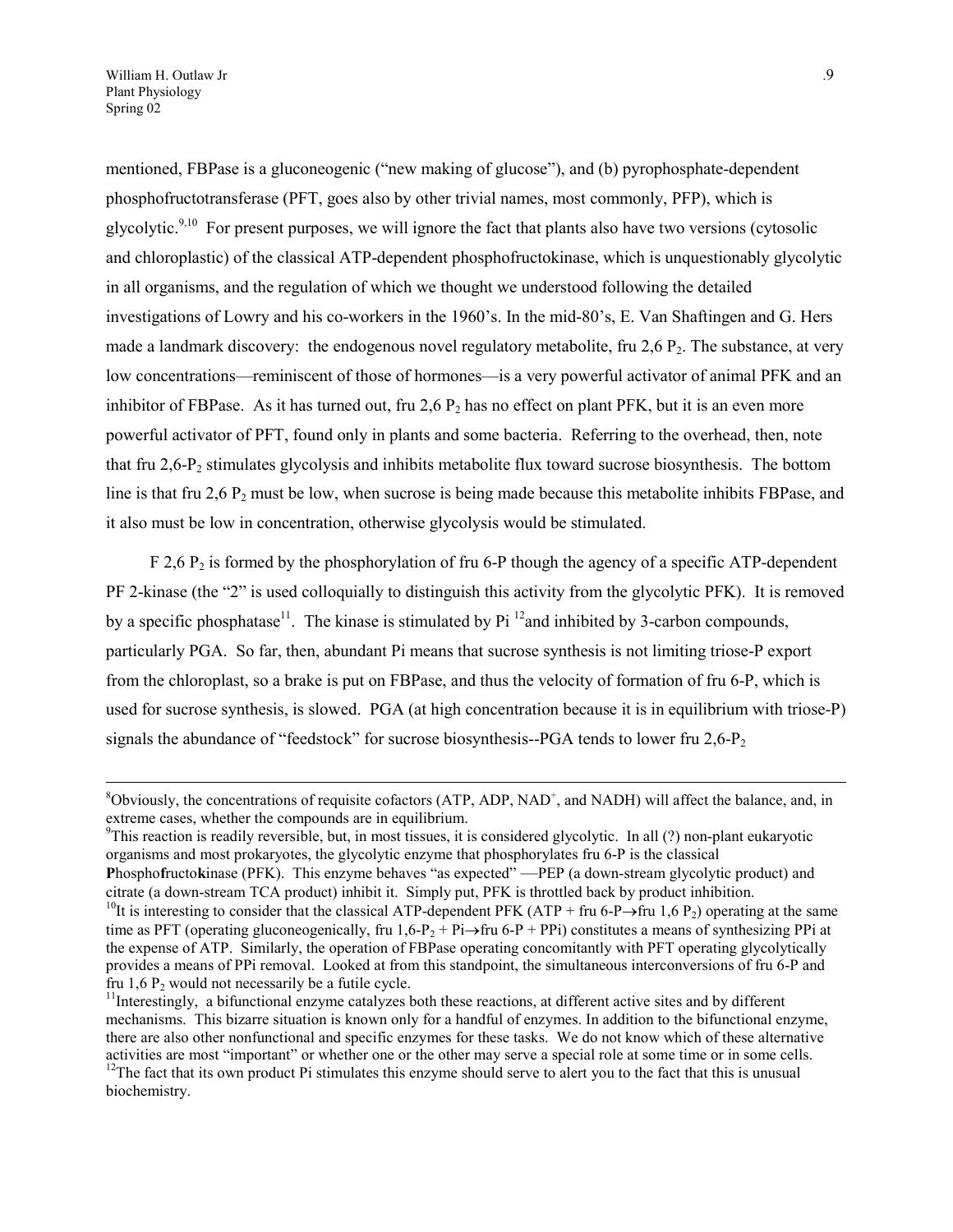concentration, and therefore relieve the bottleneck in the direction of sucrose biosynthesis. At the same time, lowered fru  $2.6$ -P<sub>2</sub> removes the stimulation of the glycolytic direction of PFT. Breakdown of fru  $2.6$ - $P_2$  is inhibited by Pi (as a reflection of its effect on the respective kinase). Fru 6-P has an effect on both enzymes as does Pi, but the role on the P'ase is thought to be most important: high fru 6-P indicates that there is abundant substrate for sucrose biosynthesis, and fru 6-P serves to maintain high fru  $2.6$ -P<sub>2</sub>, which blocks gluconeogenesis. In broad terms, high [PGA]/[Pi] stimulates sucrose biosynthesis in the cytosol, just as this high ratio stimulated starch biosynthesis in the plastid.

#### Overhead: Sucrose metabolism

As you have seen before in starch biosynthesis and cellulose biosynthesis, XDP-sugar is a donor for carbohydrate chain extension. Thus, UDP-glucose pyrophosphorylase catalyzes the formation of UDPglucose, which is the substrate for the assimilative enzyme, sucrose-P synthase (SPS). SPS is activated by reversible post-translational modification (for sure, dephosphorylation activates the enzyme, but there may be other sites that are phosphorylated to activate the enzyme). Phosphorylation status of the enzyme is connected to photosynthetic carbon metabolism (CO2, as well as light, is required for *in planta* activation). SPS, which exists as isoforms, is also regulated by intermediate metabolites, and is under developmental control (low SPS in sinks, like young leaves, and high SPS in sources, like mature leaves). Formed sucrose-P is readily hydrolyzed by specific enzyme to yield the endproduct sucrose.

Sucrose breakdown may proceed by several pathways. Invertase, of which there are cell-wall, cytosolic and vacuolar forms, simply hydrolyzes sucrose to the free hexoses. This reaction, which does not conserve the energy of the glucose-fructose bond is essentially irreversible. Sucrose synthetase (SS, a misnomer) catalyzes the breakdown of sucrose also--fructose and UDP-glucose are formed; thus, some bond energy is conserved as the UDP-glucose bond. This reaction is freely reversible. High SS is indicative of a sink.

#### Overhead: Phloem transport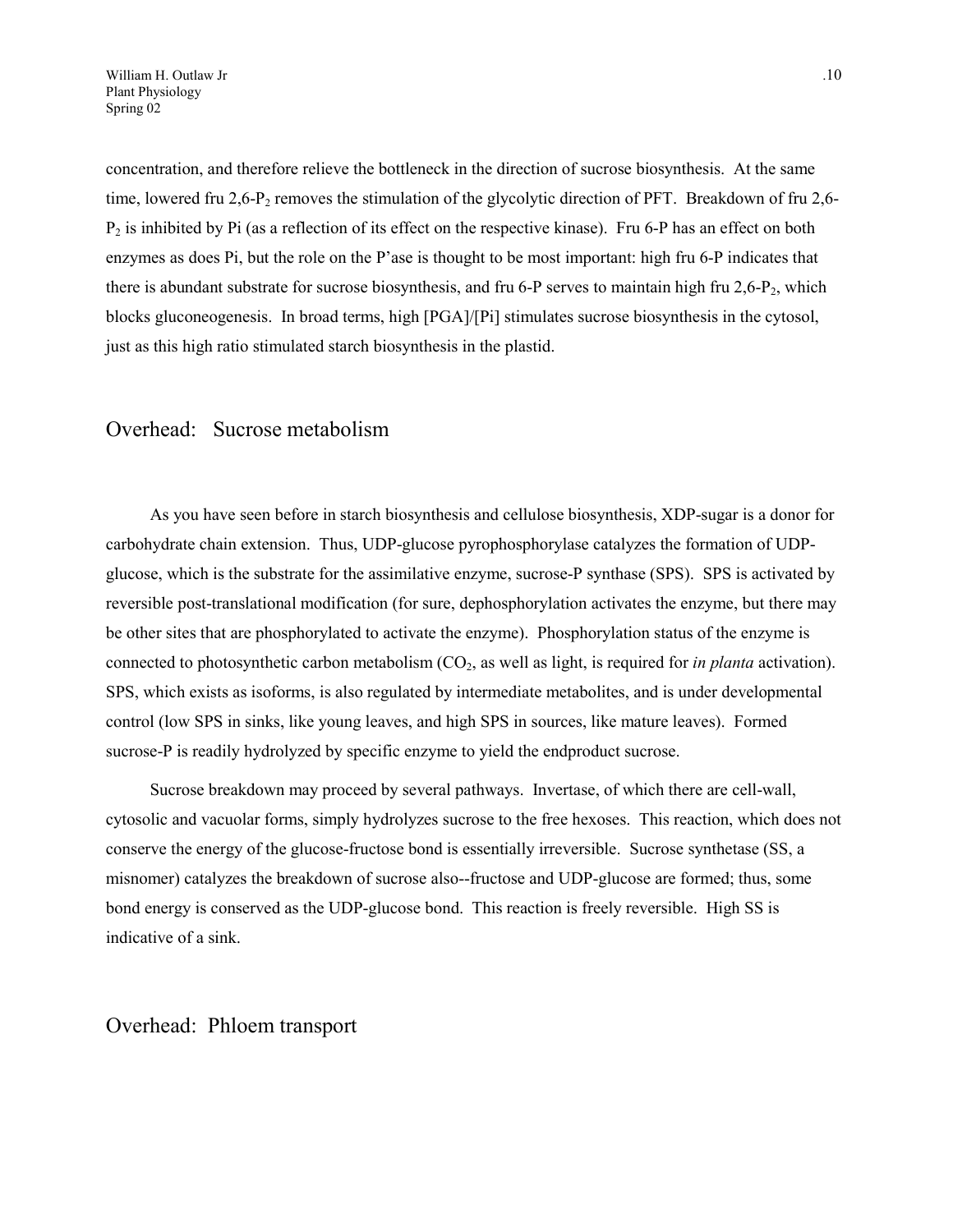William H. Outlaw Jr ... 11 Plant Physiology Spring 02

 $\overline{a}$ 

With phloem anatomy, the concept of water potential and membrane transport of sucrose well in mind, the Pressure Flow hypothesis, first proposed by Münch in the 1930's and established as the universal mechanism of phloem transport by the early 1980's by scientists such as Swanson, Geiger, Fisher, Christy, Ferrier, et al., is easy to understand<sup>13</sup>. Sucrose is released into the apoplast by a photosynthesizing cell, from which it diffuses to the cell wall of the companion cell. (Recall the intimate relationship between the companion cell and the sieve tube--these cells essentially function as a single unit: they are derived from the same mother cell, the sieve tube element at maturity is enucleate and lacks a vacuole; these two cells types are connected at high frequency by plasmodesmata, but they do not have connections with other cells.) Sucrose is actively accumulated from the apoplast into the companion cell, where the concentration may be as high as  $20\%$ . The lowering of the  $\Psi$ s by the concentrated sucrose causes the inward diffusive movement of water and, consequently, the internal hydrostatic pressure  $(\Psi_{\rm D})$  is high (because the overall water potential is about the same through out the leaf). As the sink end of the connected sieve-tube elements ( $\Sigma$  = sieve tube), sucrose leaves the companion cell-sieve tube element complex. Outside the complex, sucrose is metabolized (e.g., to starch) so that it does not contribute to the  $\Psi$ s of the extra-phloem sink. Exit of sucrose from the complex raises the  $\Psi$ s and decreases the  $\Psi$ p. Therefore, there is a pressure gradient in the sieve tube from the sink to the source that is sufficient to drive mass or bulk flow of the solution from the source to the sink. (It is accurate enough for us to assert that any substance in the sieve tube will be transported at the same rate as any other substance; hence the phloem serves as the conduit for a variety of disparate compounds ranging from sucrose to the flowering stimulus.)

Note that an explanation of bulk flow from the source to the sink does not invoke the concept of water potential. Indeed, the water potential of source (e.g., a leaf) is typically lower than that of a sink (e.g., a root).

 $\odot$ 

<span id="page-10-0"></span><sup>&</sup>lt;sup>13</sup>There are some minor differences among plants. The two most important ones of these pertain to whether sucrose is delivered to the companion cell apoplastically (as I will show it), and whether export of sucrose from the companion